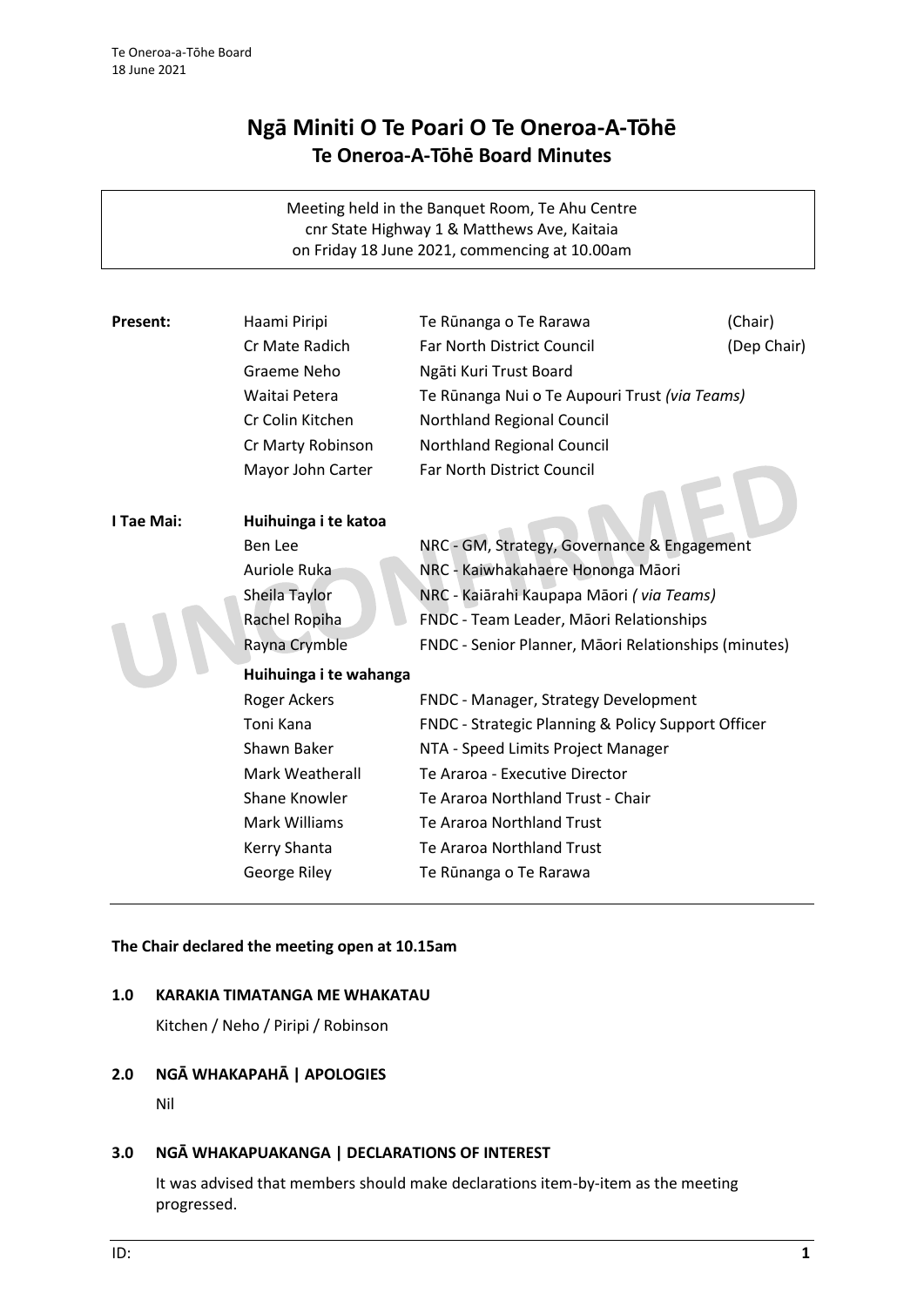# **4.0 WHAKĀTURANGA | PRESENTATIONS**

#### **Moved (Robinson / Carter)**

THAT the presentation "Te Araroa – Introduction" be received. **Carried**

# **5.0 WHAKĀE NGĀ MINITI | CONFIRMATION OF MINUTES**

#### **5.1 Confirmation of Minutes**

# **Moved (Robinson / Neho)**

THAT the minutes of the Te Oneroa-a-Tōhe Board meeting held on 26 February 2021 be confirmed as a true and correct record.

**Carried**

#### *10.27am – Toni Kana joined the meeting*

# **6.0 NGĀ RIMITI | ITEMS**

**6.1 Implementing Te Rautaki o Te Oneroa-a-Tōhe Action A38 setting speed limits and Action A40 signage**

# **Moved (Kitchen / Robinson)**

THAT the report 'Implementing Te Rautaki o Te Oneroa-a-Tōhe Action A38 setting speed limits, A40 signage by Shawn Baker, Speed Limits Project Manager – Northland Transport Alliance; and dated 31 May 2021 be received.

**Carried**

*11.26am - Mark Weatherall, Shane Knowler, Mark Williams and Kerry Shanta left the meeting 11.30am – George Riley joined the meeting*

# **6.2 Approval of Ongoing Costs for Website Hosting**

# **Moved (Radich / Kitchen)**

- 1. THAT the report 'Approval of Ongoing Costs for Website Hosting' by Sheila Taylor, Kaiārahi Kaupapa Māori and dated 27 April 2021, be received.
- 2. THAT the Board approve the ongoing website hosting costs of \$264 + GST per year. **Carried**

# **6.3 Financial Report**

# **Moved (Robinson / Carter)**

THAT the report 'Financial Report' by Rachael King, Board Secretary and dated 19 February 2021, be received.

**Carried**

# *11.41am – Roger Ackers and Shawn Taylor left the meeting*

# **7.0 GENERAL BUSINESS**

# **7.1 Matters arising from the launch of the plan**

- Engraving is yet to be completed on the koha of Taonga to Korou Kore Marae
- Additional hard copies of the plan are required
- A koha should be paid to Kaitaia College who supported the launch